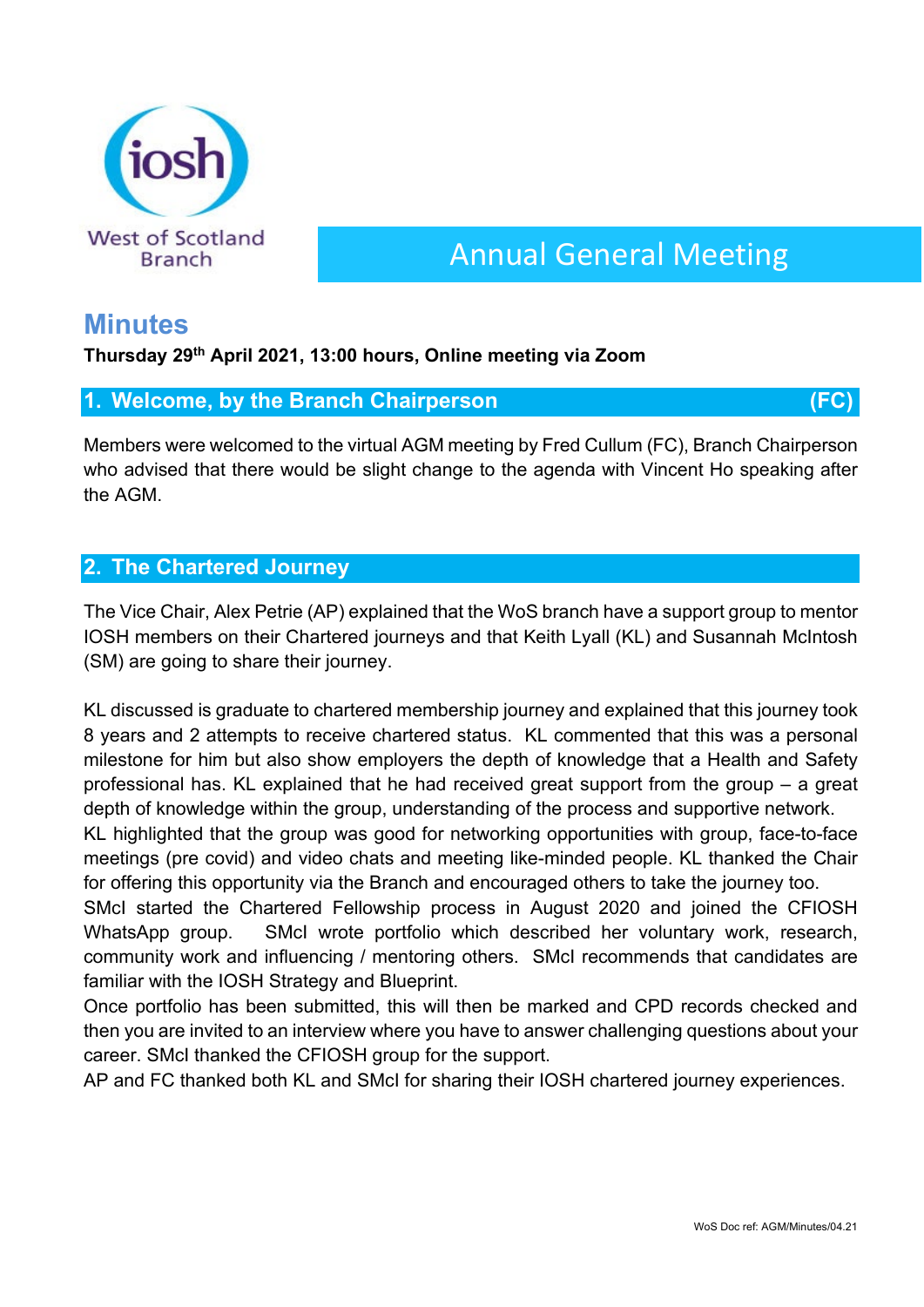## **3. Sederunt and Apologies for absence**

There were 42 attendees.

Apologies received from: Mo Naser (MN), William Lyon (WL), Brian Hume (BH).

FC welcomed Jimmy Quinn (JQ), IOSH President and Ciaran Delaney, IOSH Vice President for joining the West of Scotland Branch AGM and invited (JQ) to address those attending. JQ thanked the Chair for the opportunity to speak to members and advised that there would be changes to the current committee and highlighted that it is outstanding the people that volunteer on behalf of IOSH. JQ explained that IOSH is about the membership/committees/ Chairperson and thanked all for the work they are doing.

JQ thanked the committee members who are standing down and welcomed the new members joining the committee. He hoped to be able to attend a branch meeting when able to return to physical meetings.

## **4. Minutes of Branch AGM held 25th April 2019**

AP shared on screen the minutes of the AGM held on the 25th April 2019. It was agreed that this was a true record.

Proposed by Jim Tassell (JimT) and seconded by George Mills (GM).

## **5. Treasurer's Report for 2020/21**

Fraser Allan (FA) reported that there has been no activity in spend in 2020/21 as no physical meetings were held.

Going forward into 2021/22 IOSH had advised that physical activities will not be resuming until at least January 2022 so again no spend for meetings/venues. The proposed budget spends for 2021/22 was to be submitted in two halves. The only expenditure until September 2021 was The Certificate of Merit Award spend, which is £300.

## **6. Branch Chairperson's Report for 2020/21**

When I took on the role of Branch Chair in April 2019 no-one could have foreseen the Covid19 pandemic and the implications. As a committee we had been planning our programme for the year ahead and arrangements were in place for our AGM and the Certificate of Merit Awards evening which could not be held in 2020 due to lockdown coming into place a month before the events. It has been two years since we were able to hold our Branch AGM and a lot has happened during that time.

Coronavirus has impacted on everyone across the world both physically and mentally. Being limited on what we could do and what we can do has presented some of the biggest challenges in our lifetime. Many still grieving from loss of family and friends and not being able to celebrate their life. I have heard many compare life on occasions to being part of a disaster movie with the plot constantly changing. Despite the difficulties during the past year, we have seen many examples of people rising to the challenges in everyday life helping others in our communities, not just the NHS workers, emergency services and retail workers but postal workers, transport,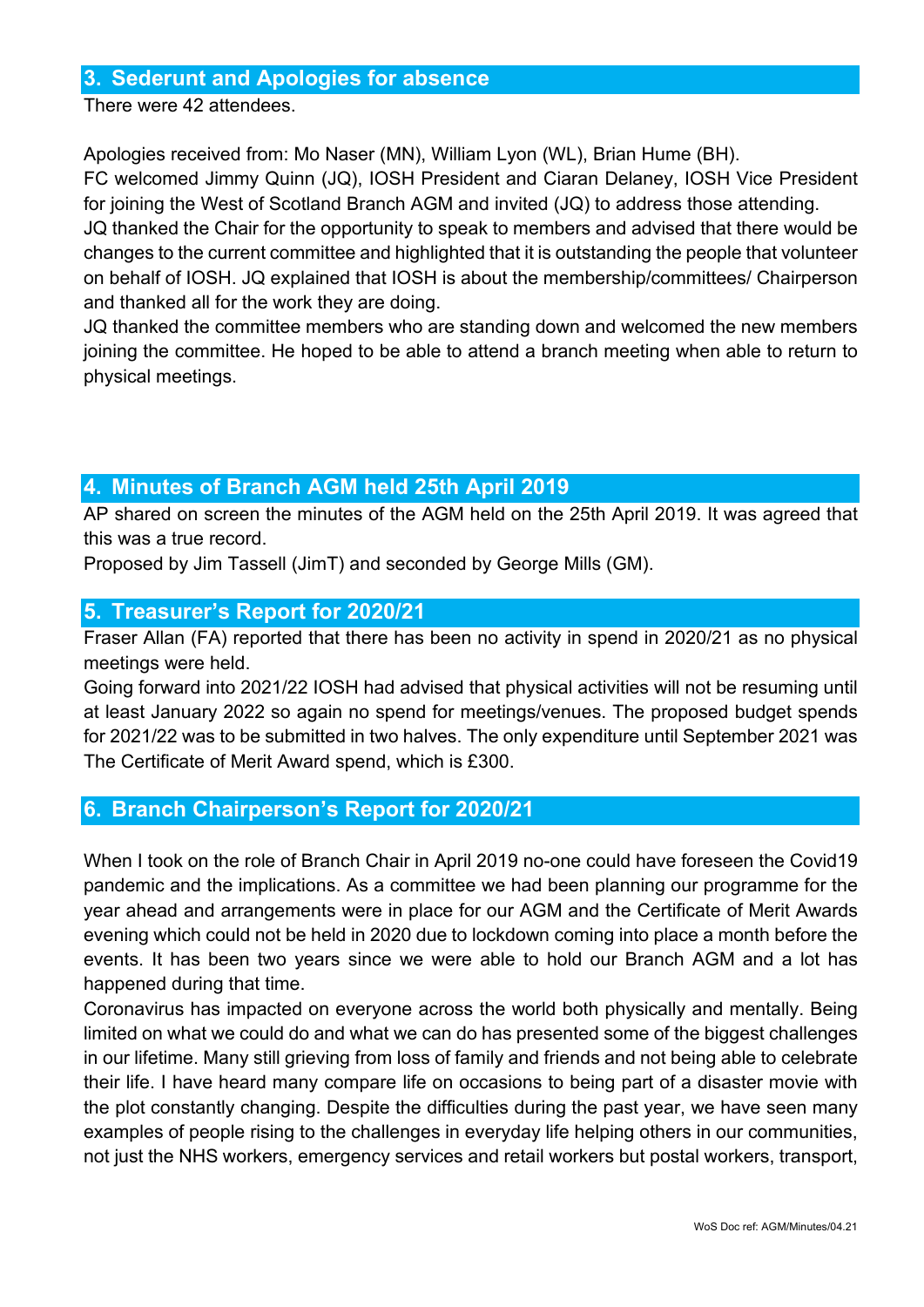cleansing, teachers, carers and so many more individuals supported by Health and Safety Professionals.

Many individuals and organisations have risen to the challenges collaborating in research to develop vaccines. Influencing others to adapt and find new ways of doing things by embracing greater use of digital technology and enhancing the lives of others through volunteering to help them.

Let us take a few moments to reflect on our loss during the past 14 months, for the support freely given by others and to reflect on the opportunities that lie ahead.

As a Branch we adapted by moving to virtual meetings with a range of speakers and topics. We have continued to look at ways to engage with members and to keep members informed of the changes within IOSH. From membership review, to competence framework, information on budget nomination and election.

Whilst moving to a virtual platform has had a number of benefits including allowing us to link with branches globally many of us miss the networking opportunities that come from physical – face to face meeting with others and the number of people attending meetings has reduced. Probably one of the biggest strengths of IOSH over the years has been the opportunity to engage with others at meetings and not feel isolated. In going forward we hope that there will be regular opportunities to have physical networking but also recognise that meeting virtually on occasions provides an opportunity for members who are not always able to attend physical meetings due to travel distance to benefit from engagement. There is also the benefit of sharing globally from the comfort of our home. It is likely that going forwarded there will be a blended programme of physical and virtual meetings.

As of March 2021, our branch membership was 1594

580 Chartered Members and Fellows

424 Graduate members (up by 6)

336 Tech members (down by 58)

277 Associate, Affiliate and other Members

We will continue to work with other organisations such as IEMA in arranging meetings on topics of common interest. I would like to thank all our speakers who have freely given their time and to you, our members, for your support during the last few years.

For many years we have had a close affinity with Glasgow Caledonian University in supporting staff and students on the BSc course in health and safety and sadly this course is being discontinued. We thank them for their past support in hosting evening meetings. We also look forward in supporting the University of the West of Scotland who will be the only university offering the BSc course. I would like to thank Anthony Atencio IOSH Scottish Regional Manager for his support and our Branch Executive Committee for their voluntary input particularly during 2020 where so much more time was given to ensure support was provided to members through our virtual meetings.

This year marks 29 years of the Certificate of Merit Awards and whilst we are unable to host a dinner and physical award ceremony, we hope that many of you will be able to join in our virtual awards ceremony on 27th May to celebrate the achievements of non-safety professionals. A special thank you to the Group led by Alex Petrie for making this possible.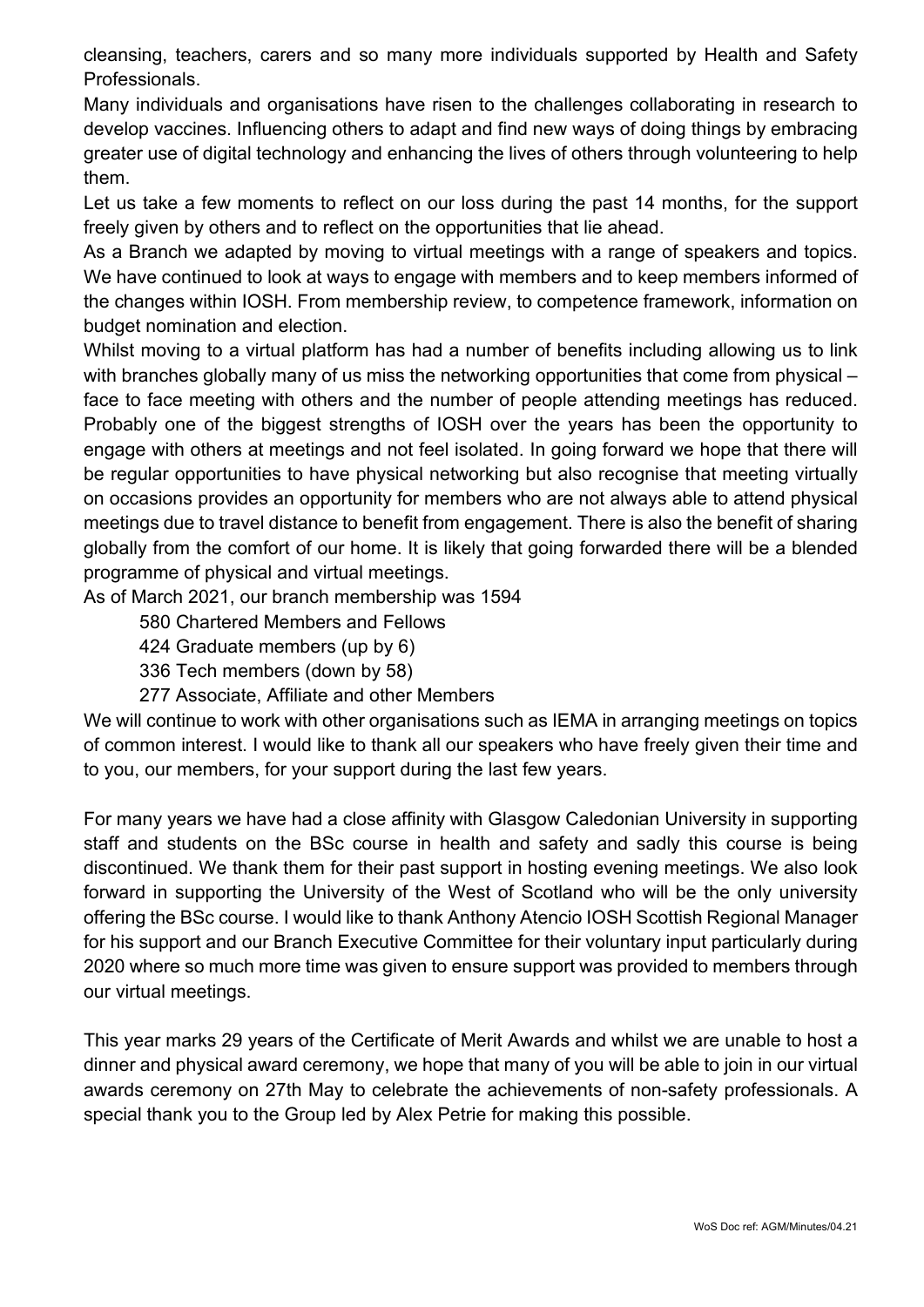In January Blair Boyd received a Distinguished Presidential Service Award in recognition of his voluntary service, he continues to give of his time with the Branch Committee, IPD/CPD and to the "Safer than your average" podcasts.

Joan Thomson, who has held the role of Communications Coordinator since it was created is stepping down from the committee and Brian Beck, a member of the committee for several years, who in recent years was Branch Environmental Group Chair is also stepping down. Both individuals have given so much to the Branch and on behalf of the Committee and the members I thank you both for your commitment and wish you well for the future.

During the year with help from Blair Boyd and William Lyons supported by several other volunteers, some from other branches in Scotland, we have helped members gain Chartered Membership and others move to Chartered Fellowship. On behalf of the branch, I am delighted to congratulate the following on their achievement:

#### **Chartered Members**

James Brown Jason Connelly Derek Morley Katrina Moses Keith Lyall Jonathon Bruce Neil Laing Neil Blackadder Ross Glen Uche Okoli Lorna Stewart Scott Wright Richard Cassidy Derek Morley Norma Watson Kevin Campbell Thomas Wallace Richard Graham **Chartered Fellows** William Lyons Susannah McIntosh

Russell Keir

## **7. Ratification of elected Principal Branch Officers for 2021/22**

Elections for Principal Branch Members and committee members were carried out by on-line voting this year.

Principal Branch Officer – **Fred Cullum** Vice-Principal Branch Officer – **Alex Petrie** Secretary - **Naser Ighizan** Treasurer – **Fraser Allan** Communications Coordinator – **Blair Boyd**